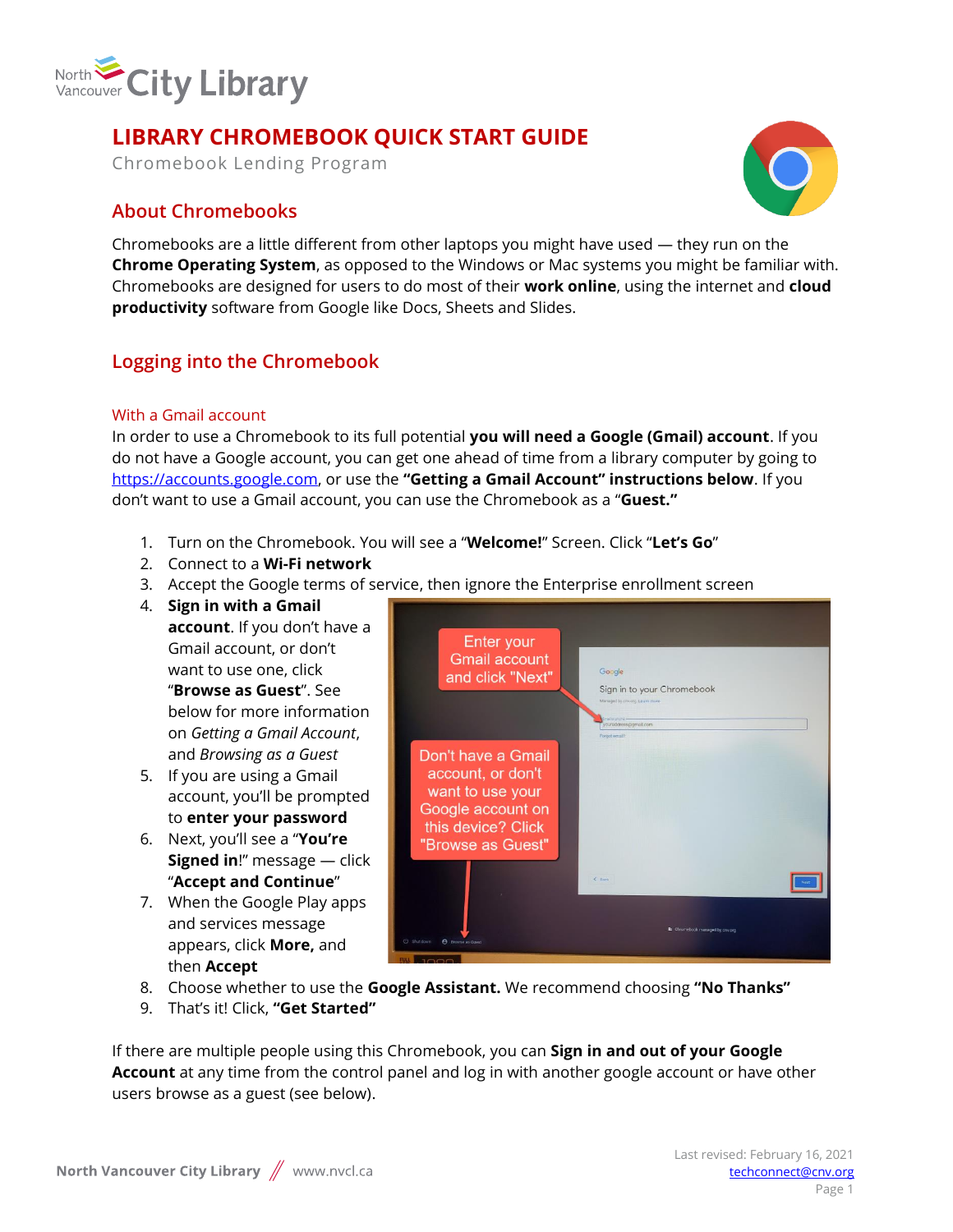

### Logging in as a Guest

If you **do not want to use a Google account** on the Chromebook, or you don't have a Google account yet but want to get one, you can "Browse as Guest". However, you will be limited to the Chrome browser only. You will be able to use the internet browser as normal, but you will not be able to install apps/extensions.

#### Getting a Gmail account

#### **1. Creating an Account**

If you want to get a Gmail account, start by **signing into the Chromebook as a guest**.

Once the Chromebook has booted up, open the **Google Chrome browser:** 



 $\times$ 

counts.google.com

### Then, **type accounts.google.com in the address bar** and click **Enter**.

Click "**Create account**", and choose "**For myself.**" Then fill in the form to set up a

**username** (e.g. your name) and a **password** for your new account. Then click **Next.** Note that the username must be unique to the whole Gmail system, so it may take a few tries to find a username

New Tab

that hasn't been taken, particularly if you're trying to use your name. Try adding some meaningful numbers to it, or use a combination of initials and full names if you're having trouble.

On the next screen, enter a phone number (one that can receive text messages!) and a recovery email address (if you have another non-Gmail address). These are technically optional, but critical to have at least one of them filled in in case you ever forget your Gmail password!

### **2. Logging into the Chromebook**

Once you have finished creating your Gmail account, click anywhere on the clock menu at the bottom right, to open the control panel, and choose **Exit Guest.** You will then be able **to log into the Chromebook with your new Gmail address and password**.

#### $\boldsymbol{\Theta}$  $\cup$ € **Exit guest**  $*$  $\Theta$  $\bullet$ Notifications \* libair : uetooth -Medium On, all apps  $\bullet$ Night Light Keybo  $\bigoplus$  $\circ$ Thu, 19 Nov 92% - 13:00 left Managed **R** US ♥ 13:52

### **Getting online**

To get started on the Internet, click the **Chrome** button in the shelf at the bottom. This will launch the Chrome internet browser, and you can get going right away!

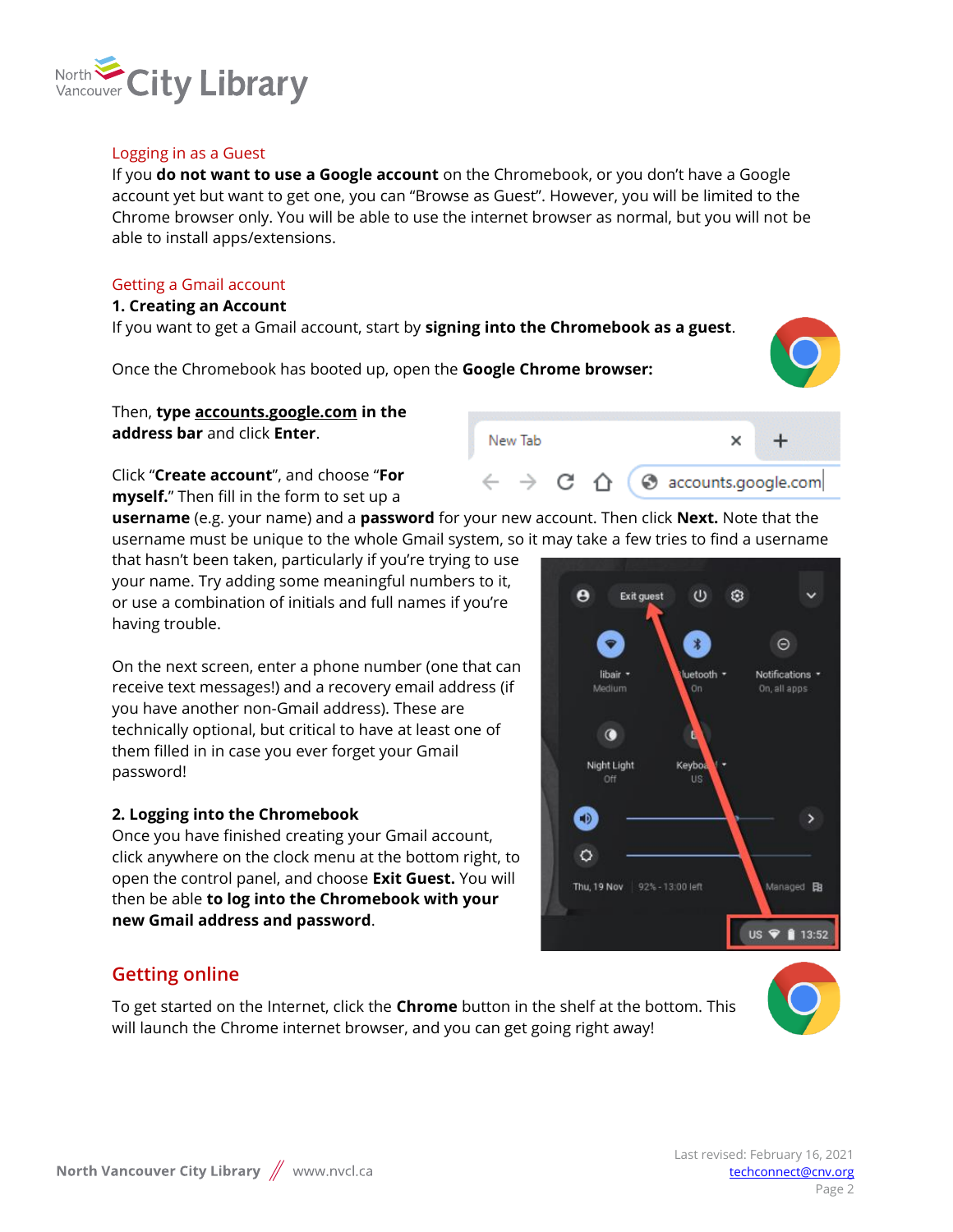

### **Layout & navigation**

The Chromebook desktop layout has many familiar elements from Windows and Mac, including the **Shelf** where you'll find shortcuts to apps and tools, and the **Control Panel** on the far right, where you'll find tools to change the behaviour and/or appearance of the Chromebook:



In the **Control Panel,** you can **sign out** of your account, use the **Power** button to turn off the device, and the **Settings** button to access the device settings. There are also quick links in the control panel to control the **volume, brightness** and connect to devices like **Wi-Fi** or Bluetooth.

### **Installing apps & finding your favourite tools**

Chromebooks come with several Google apps already installed, including the **Google G Suite** for Productivity (Docs, Sheets, etc.), but you can install additional apps and extensions via the **Chrome Web Store**, and the **Google Play Store** (for popular Android apps). Additionally, many of your favourite tools are available online, accessible via the Chrome browser. For example:

### Microsoft Office

If you have an Office 365 subscription, you can install the Office apps from the **Google Play Store**. If you do not have a subscription, there is a **free version available online**: 1. Open the Chrome Browser and navigate to

<https://www.microsoft.com/en-ca/microsoft-365/free-office-online-for-the-web>

- 2. Click **Sign in**. Note that you will need a free Microsoft account (e.g. @outlook.com, @hotmail.com, or @live.com) to use Microsoft Office online.
- 3. If you don't have a Microsoft account, click **Create One**!

### Zoom

Install Zoom from the **Chrome Web Store.** You will need to create an account using your Gmail address at [https://zoom.us](https://zoom.us/) before logging in for the first time.

### More help with apps, extensions & tools

See the "Installing New Apps" and "Where to Find your Popular Apps & Tools" sections of the **Chromebook Basics handout** for help on how to install new apps, and where to find your favourite tools and software:<https://www.nvcl.ca/using-the-library/techconnect/computer-classes>